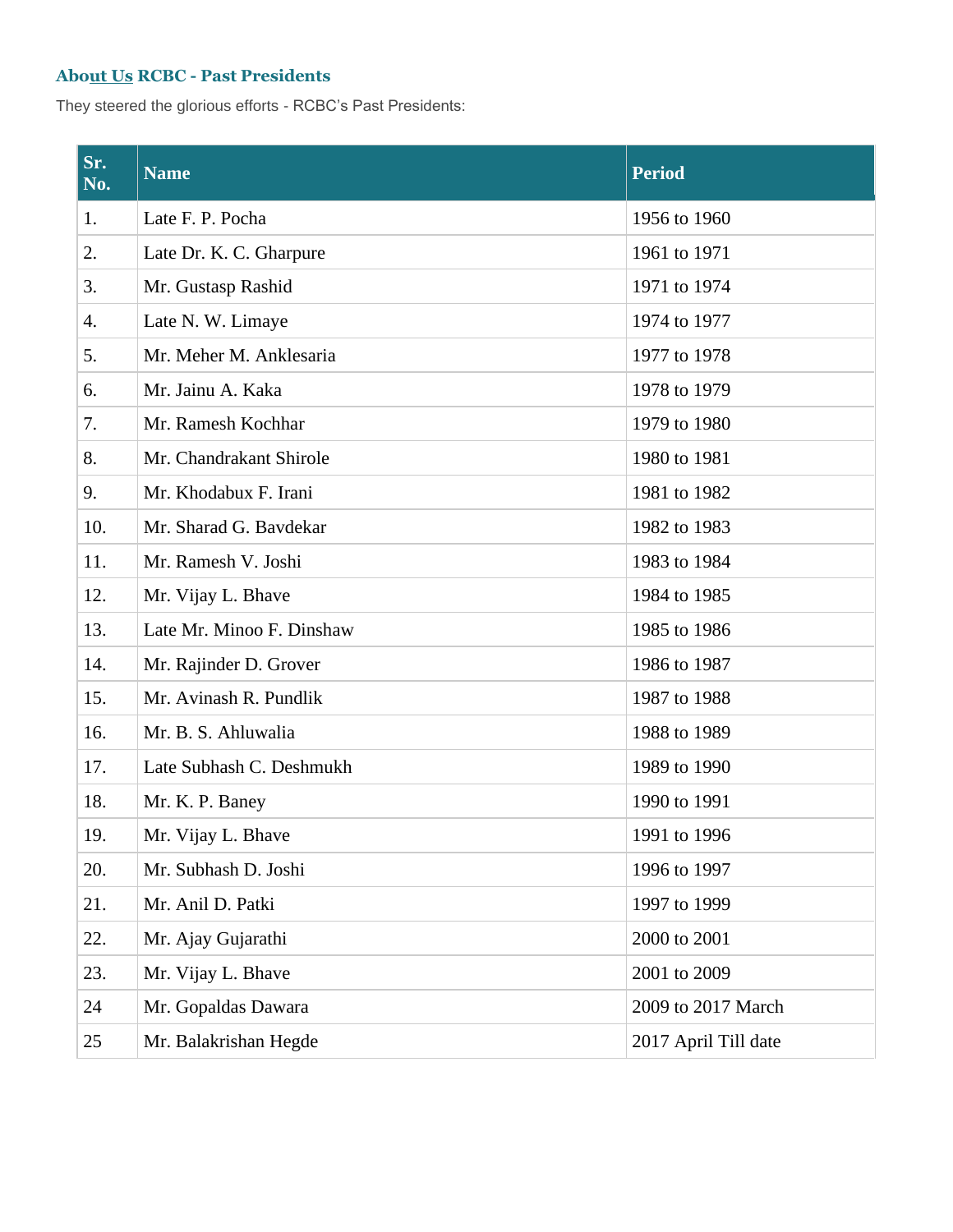## **[About](file://///erpserver1/Support/godaddy%20login%20details/Website%20Proposal/My%20Web%20Sites/boatclub/www.boatclubpune.com/about-us.html) UsRCBC - Past Honorary Secretaries**

They steered the glorious efforts - RCBC's Honorary Secretaries:

| $Sr.$ No. | <b>Name</b>                | <b>Period</b>          |
|-----------|----------------------------|------------------------|
| 1.        | Mr. Gustasp Rashid         | 1956 to 1961           |
| 2.        | Dr. B. B. Gokhale          | 1961 to 1962           |
| 3.        | Late F. P. Pocha           | 1962 to 1963           |
| 4.        | Dr. B. B. Gokhale          | <b>July 1963</b>       |
| 5.        | Mr. Gustasp Rashid         | Aug. 1963 to 1971      |
| 6.        | Late Comdt. K. B. Godrej   | Aug. 1963 to 1971      |
| 7.        | Mr. Meher M. Anklesaria    | 1971 to 1972           |
| 8.        | Mr. B. D. Ranade           | 1972 to 1974           |
| 9.        | Mr. Hasmukh C. Shah        | 1974 to 1977           |
| 10.       | Mr. Jainu A. Kaka          | 1977 to 1978           |
| 11.       | Mr. Chandrakant Shirole    | 1978 to 1980           |
| 12.       | Mr. Sharad G. Bavdekar     | 1980 to 1981           |
| 13.       | Late Minoo F. Dinshaw      | 1981 to 1984           |
| 14.       | Mr. Asif A. Poonawala      | 1984 to 1986           |
| 15.       | Mr. Kishen P. Baney        | 1986 to 1988           |
| 16.       | Mr. Chandrakant M. Shirole | 1988 to 1989           |
| 17.       | Mr. Ramesh V. Joshi        | 1989 to 1991           |
| 18.       | Mr. Subhash D. Joshi       | 1991 to 1992           |
| 19.       | Mr. S. H. Sakhrani         | 1992 to 1994           |
| 20.       | Mr. Anil Patki             | 1994 to 1996           |
| 21.       | Mr. Sharad B. Jain         | 1996 to June 1997      |
| 22.       | Mr. Anil Patki             | June 1997 to Aug. 1997 |
| 23.       | Mr. Ajay Gujarathi         | 1997 to 2000           |
| 24.       | Mr. J. J. (Sunny) Shethi   | May 2000 to Oct. 2000  |
| 25.       | Mr. Saifi Tinwala          | 2000 to 2001           |
| 26.       | Mr. Sammy J. Khambatta     | 2001 to 2005           |
| 27.       | Mr. Ajay Gujarathi         | 2005 to 2009           |
| 28.       | Mr. Vivek Damle            | 2009 to 2010           |